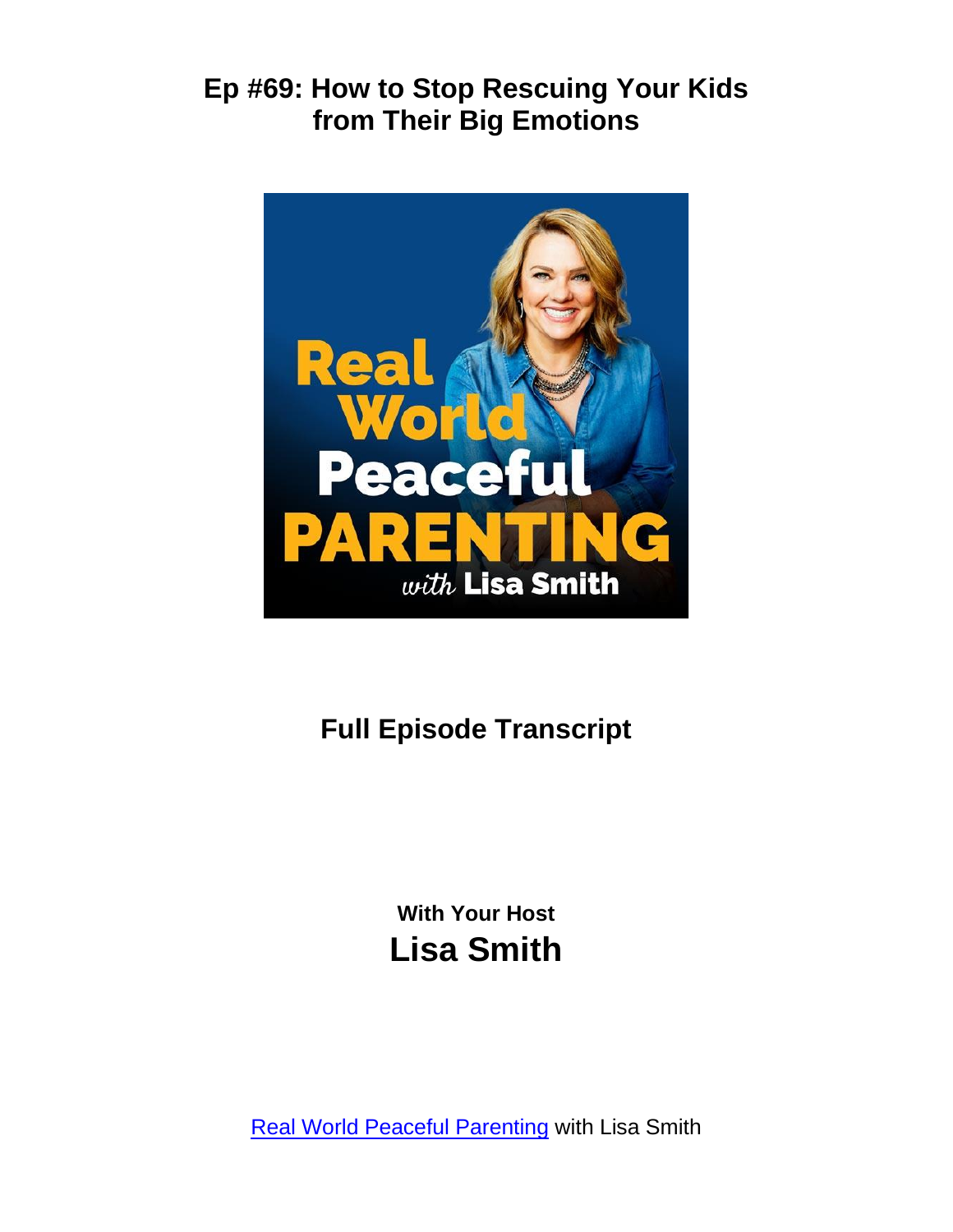Welcome to *Real World Peaceful Parenting*, a podcast for parents that are tired of yelling, threatening, and punishing their kids. Join mom and master certified parent coach Lisa Smith as she gives you actionable step-by-step strategies that'll help you transform your household from chaos to cooperation. Let's dive in.

Welcome, welcome. Welcome. Welcome to today's episode. I want to begin today's episode by giving a Real World Peaceful Parenting shout out to JGConsumer. JGConsumer wrote, "This podcast is very accessible. Absolutely fantastic. Information presented very concisely with color and a human touch. Lisa has a fantastic energy, and I really enjoy listening to her. I'll be using the tips from this podcast probably forever."

Aw, JGConsumer, thank you so much for leaving that review. I so, so, so appreciate it. Also when you leave a review, it allows other families that need to hear this information to find me easily, and it allows us together to change the world one family at a time.

So if you're loving *Real World Peaceful Parenting*, you're loving hearing from me every week, you love the tips and the ideas and the coaching that I bring, would you do me and the rest of the world a big favor? Would you pay it forward by going to the service where you hear the podcast and leave a review for me? Again, I want to thank you in advance for doing it.

All right, on to today's episode. What I've noticed is that we often when we see our children at any age struggling, there's an inclination. There's an impulse to want to rush in and rescue our children's big emotions. To want to fix the situation, to want to stop the emotions or solve the problem, right? I'm sure that you've felt this way.

We often want to make the sadness, the disappointment, the fear, the frustration for our kids go away as fast as possible. Yeah? It's such a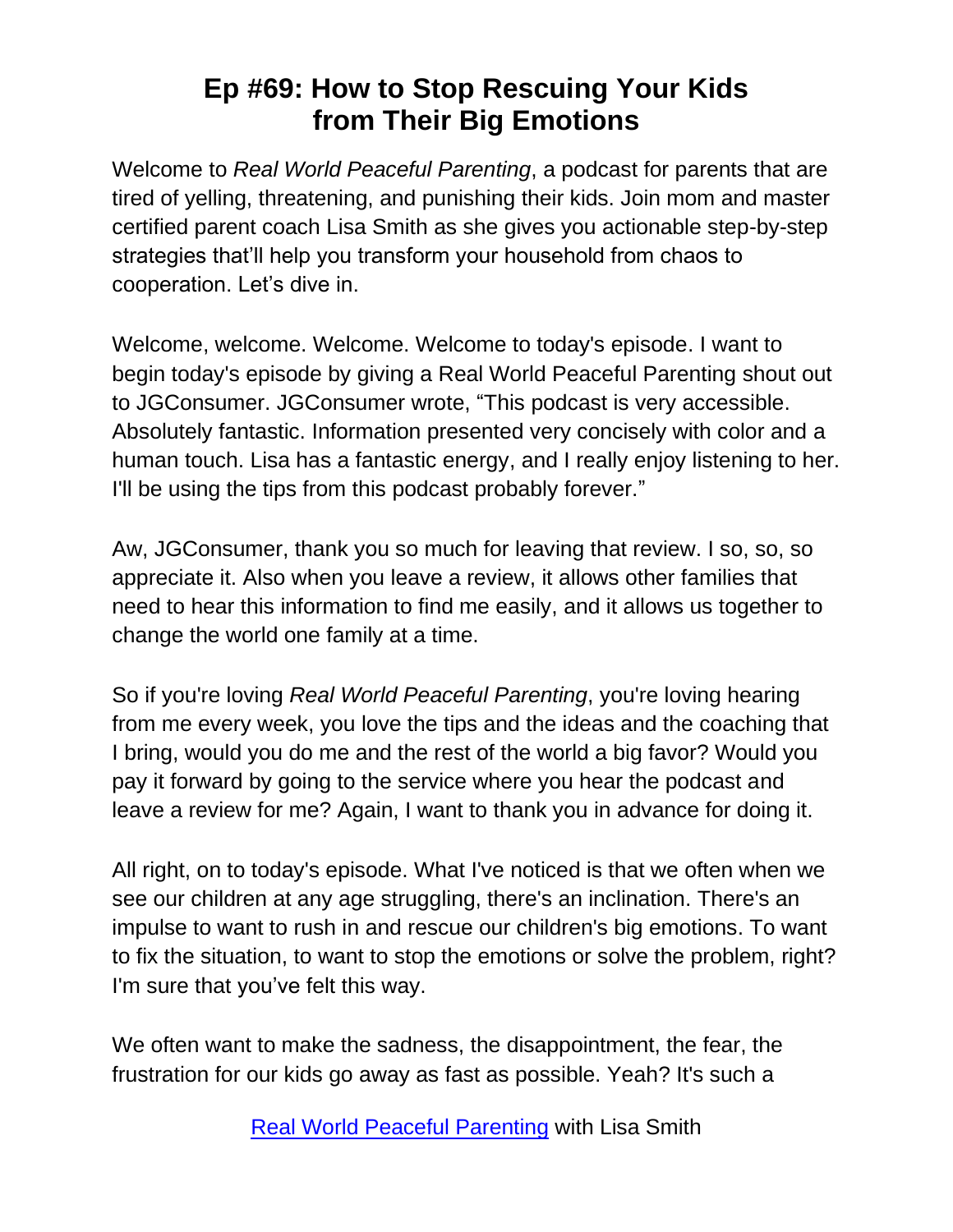natural response to want to rescue the humans that we care about from feeling big things, hard things, especially if we can see the solution or we know the solution.

We think to ourselves, let me just tell them how to fix it. Just think this. Just say this. However, our kids, especially our strong willed kids who like a lot of autonomy, resist this. They resist us rushing in to fix, motivate, solve. Instead of solving the problems, sometimes it can actually feel like we've created more problems or new problems. Does feel familiar to you? Are you like, "Whoa, Lisa, were you in my house last night? Do you have a camera?" Well, I don't. I promise, but I know this all too well.

Let's say your son gets in the car after school. He says he got a bad grade on the spelling test. You can tell that he's really upset, like really upset. Maybe in your heart of hearts you know that he didn't study as hard as he could. As you're driving, he's going on and on and on about school, about the teacher, about the test, about himself. Maybe he's not saying nice things. His feelings, his words, his attitude is making you more and more and more uncomfortable.

Or maybe your kid is saying things to you like, "I'm so ugly. No one likes me. I'm dumb. I suck at baseball. I hate my curly hair. I'm not good at singing. I'm not good at soccer." For many of us, these words bring up our own feelings of not enoughness, of not good enough. In some instances, it reminds us then when we were that age, we didn't work hard enough. We weren't dedicated enough. We didn't stick with it long enough.

This feeling of not enoughness makes us want to rush in and fix and rescue our kids from their uncomfortable emotions, from their big emotions. So we tend to rush in and blurt things out like, "Well, if you'd study more, you would have done better." Or don't hate your curly hair. Or you're good at baseball, or you just need to practice more. Been there?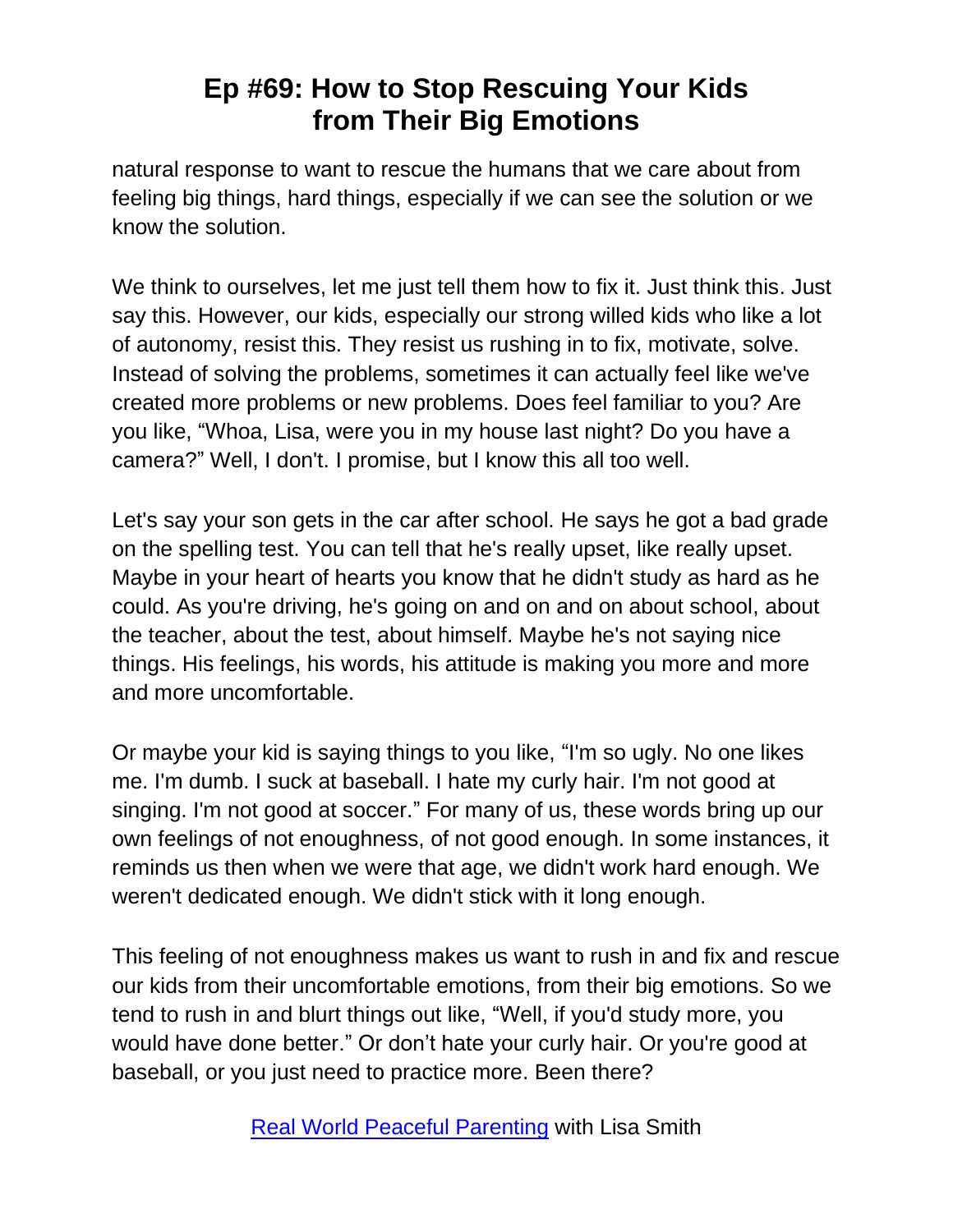Well, if your kid is anything like mine, typically this rushing in to motivate, rescue, save is 0% helpful. In fact, many times it just reignites the storm for my son. Suddenly he's not only upset with the grade, but now he's also mad at me. He's letting me know in a very loud voice that my suggestions were not helpful. Can you relate?

So often we think our job as a parent is to rescue, motivate, make suggestions, solve problems, lecture, fix, especially when our kids are sad, upset, in pain, hurting themselves with their words, have flawed thinking, beating themselves up, concerned about not being fair, causing discomfort, right?

You might be thinking, "Well, duh Lisa." Okay, but it's not duh. What if this isn't true? What if your job is apparent isn't always to rescue, motivate, or make suggestions? Say what? What are you talking about girl? I know. Stay with me here. Stay with me. What if this isn't the whole story about parenting? What if this isn't the best way to serve our kids? What if you only have half the parenting recipe?

Today, I want to share with you four reasons this might actually not be true. That our job as a parent is to always rush in, rescue, motivate, fix, problem solve, lecture. I'm going to share with you four reasons this might not actually be true, and what to do about it. I'm going to give you the other half of the recipe. If you follow it, it will create more trust and more connection with your kids.

Now for some of you, this is going to be new and completely mind blowing. It might even be incredibly disruptive to your brain and irritating, especially if you grew up in a "You're okay. Get up, brush it off, keep going." Kind of household. Or if you grew up in a household where no one cared about your feelings, let alone ever asked about him or gave you space to feel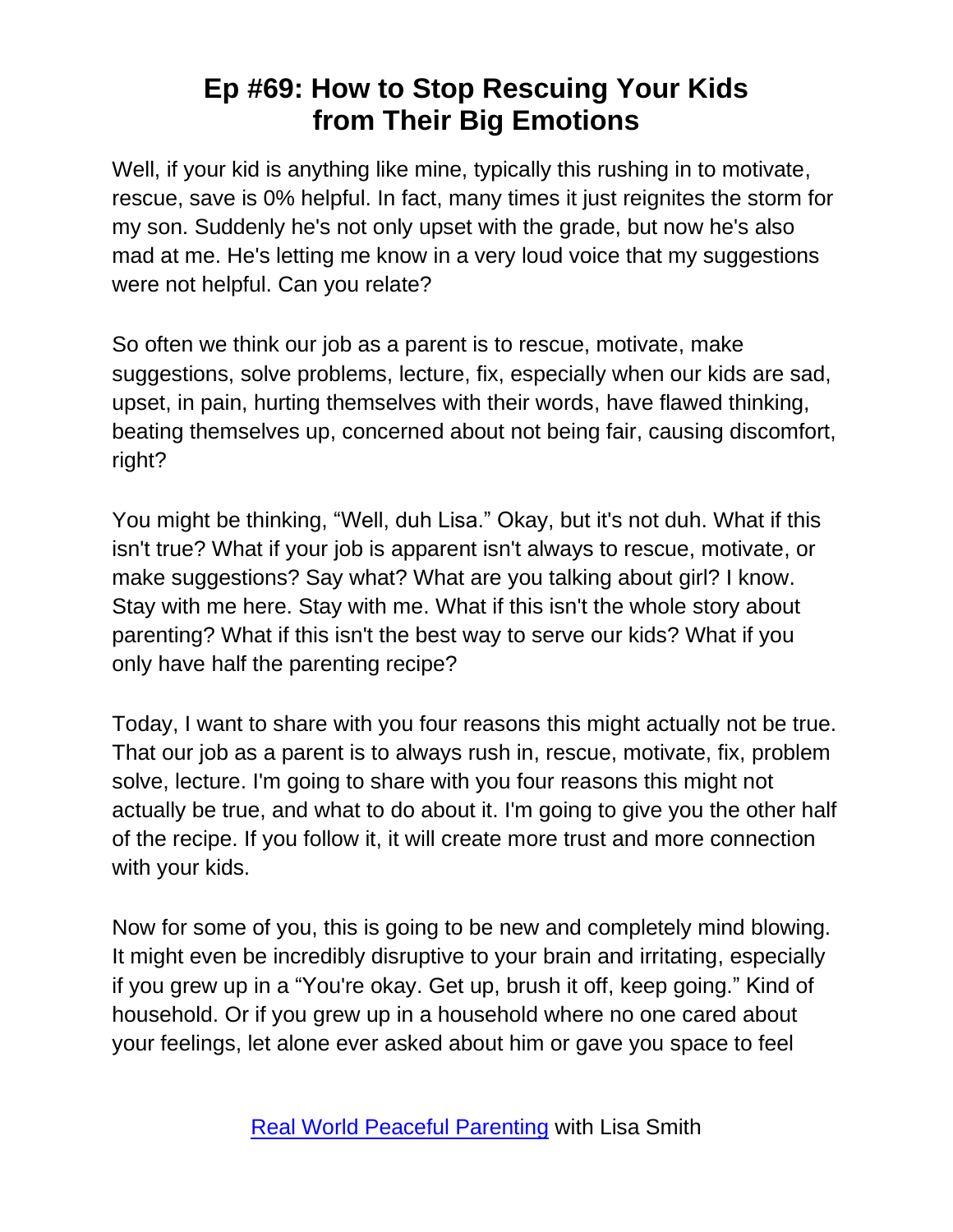safe feeling your big emotions. But hang with me and be open minded as we go on this journey. Sound good?

Okay, so four reasons it isn't your job to rescue, motivate, solve, fix your kids big feelings and problems. Reason number one, when we rush in with a pep talk or a solution, when we rush in with you're not dumb, don't say that. Your hair's pretty. Don't hate your curly hair. You'll get there. You just need to study more. We need to make flashcards, etc. When we rush in, we unintentionally invalidate our child's feelings and create disconnection.

Remember, connection is when the other person feels seen, heard, and valued. So when we rush in and we invalidate our kids feelings, your kid is thinking, "I'm sharing with you my thoughts and feelings, and you're not validating them. You're not understanding where I'm coming from." It doesn't feel good to your kid. It doesn't feel good to any humans, but it doesn't feel good to hear good to be told, "You're not feeling that. Don't hate your curly hair. You're not dumb." It doesn't feel good, and it doesn't help.

Reason number two, when we rush to rescue, motivate, solve, or correct, we send the message to our kids that it's not safe to feel what they're feeling. To feel sad or frustrated or disappointed or let down. Let me say that again. When we rush in to motivate, solve, or correct, we send the message to our kids that it's not safe to feel their feelings, like sad, frustrated, or disappointed.

Ah, it hurts me just to say it out loud. I don't want any kid in the world to feel that way. Heck, I don't want any human to feel that way. I've done it. I've rushed in to motivate, to solve, to correct. Unfortunately, I've probably sent my kid the message that it's not safe to be sad or disappointed. If your kids feel that it's unsafe to be sad, disappointed, frustrated, they get the message that safety equals hiding or pushing down feelings.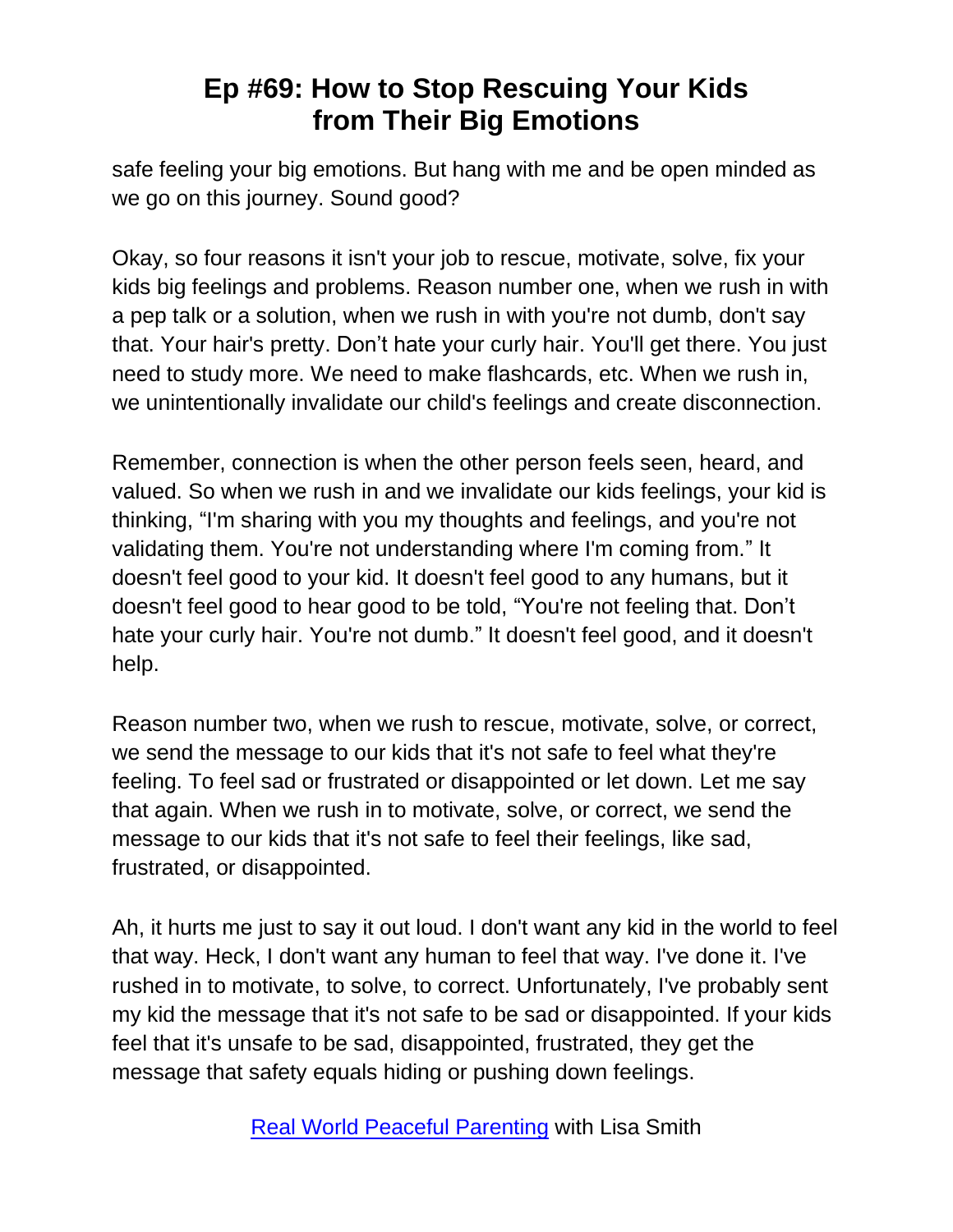The negative feelings become like a beach ball. Have you ever tried to get in a swimming pool and hold a beach ball down underwater? What happens? Well, first, you're suppressing or holding the ball under the water, which takes a ton of energy to just hold it down. Then when you let go, the beach ball comes rocketing to the surface and makes a splash and a big giant mess.

We want our kids to know that we are a safe place for them to express their big negative emotions. That we can be trusted to sit with them. That we've got their back, even if it's things like hating their curly hair or their height or their weight or their culture or their talent or their lack thereof coordination or talent or smarts or getting picked for a team. We want them to know that we are the safe place for them to express their big emotions.

Reason number three is when we rush in to motivate, solve, or correct, we end up missing the opportunity to connect and validate how our child is feeling. We all want to know that we matter and bring value to the world just as we are. Our kids want to know that how they feel, their big emotions in that moment, are normal.

It's normal to be disappointed when you do terribly on a test that you know you could have studied for. It's normal for many young girls to dislike that they're tall or short. It's normal to dislike your curly hair or your straight hair. It's normal to be disappointed you didn't make the varsity basketball team or the all-star soccer team or get the best grade on the test or get the job. Our kids want to know that their emotions like sad and disappointed and letdown are normal and valid.

Finally, reason number four, when we rush to motivate, to solve, to correct, we miss an opportunity for a deeper understanding. We miss the opportunity to ask ourselves and our kids what's really going on here. What's going on underneath the surface? Because there's always things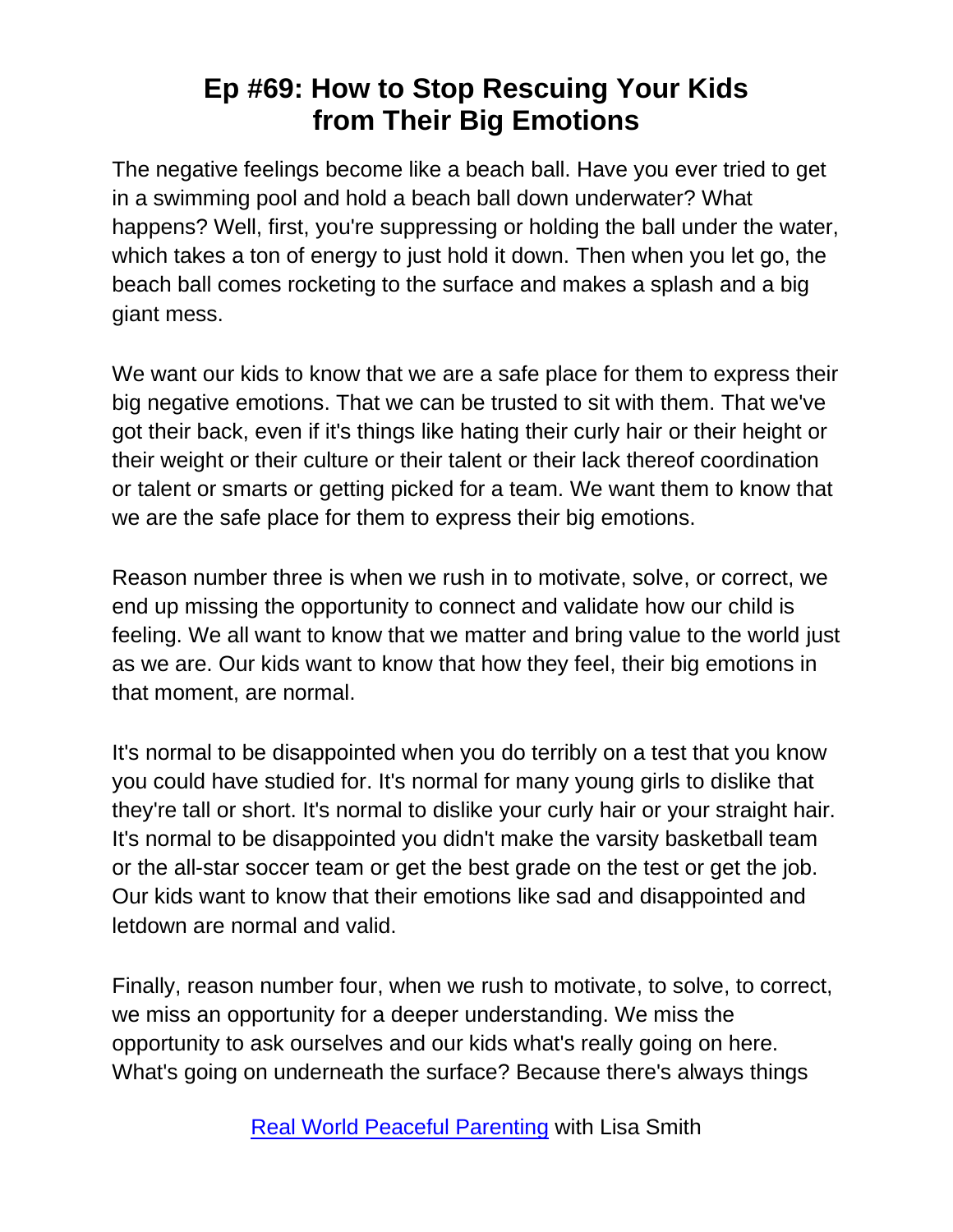going on underneath the surface. We miss the opportunity when we rush in to really understand what are they thinking.

Let me give you an example. Let's say your kid says I suck at baseball. Maybe you're on your way home from practice. As soon as he says this, you feel your heart speed up and your chest tighten as you're listening to his self-criticism. Maybe his self-criticism brings up a lot of uncomfortable feelings for you, and you jump to the conclusion that what he's really saying is, "I'm not good enough. I'm not measuring up."

And it reminds you of feeling not good enough when you were that age, of not measuring it up. It reminds you of your own lack of coordination and athleticism. His saying I suck at baseball brings up for you your own discomfort and sadness and frustration and disappointment. Only this time you recognize all that's going on. Rather than rush in to fix the situation, to motivate him, to correct "No, you don't suck at baseball. Stop saying that right now."

Instead, you take a deep breath and you wait. You take a deep breath, and you recognize what's going on. You give him space to feel his feelings. You make it okay. You don't judge. You don't make it about you. You take notice of your own discomfort. Then from that place, you say tell me more. Your son starts to tell you that what he really wants to do is practice the baseball so he gets better. He wants to practice.

What you realize is he's not saying he's gonna suck forever. What he's saying in his own language is I want to get better. So, again, you calmly say tell me more. He says he noticed at the beginning of the season that he and his friend Andrew were about the same. They threw the ball the same. They batted the same, but now Andrew is better.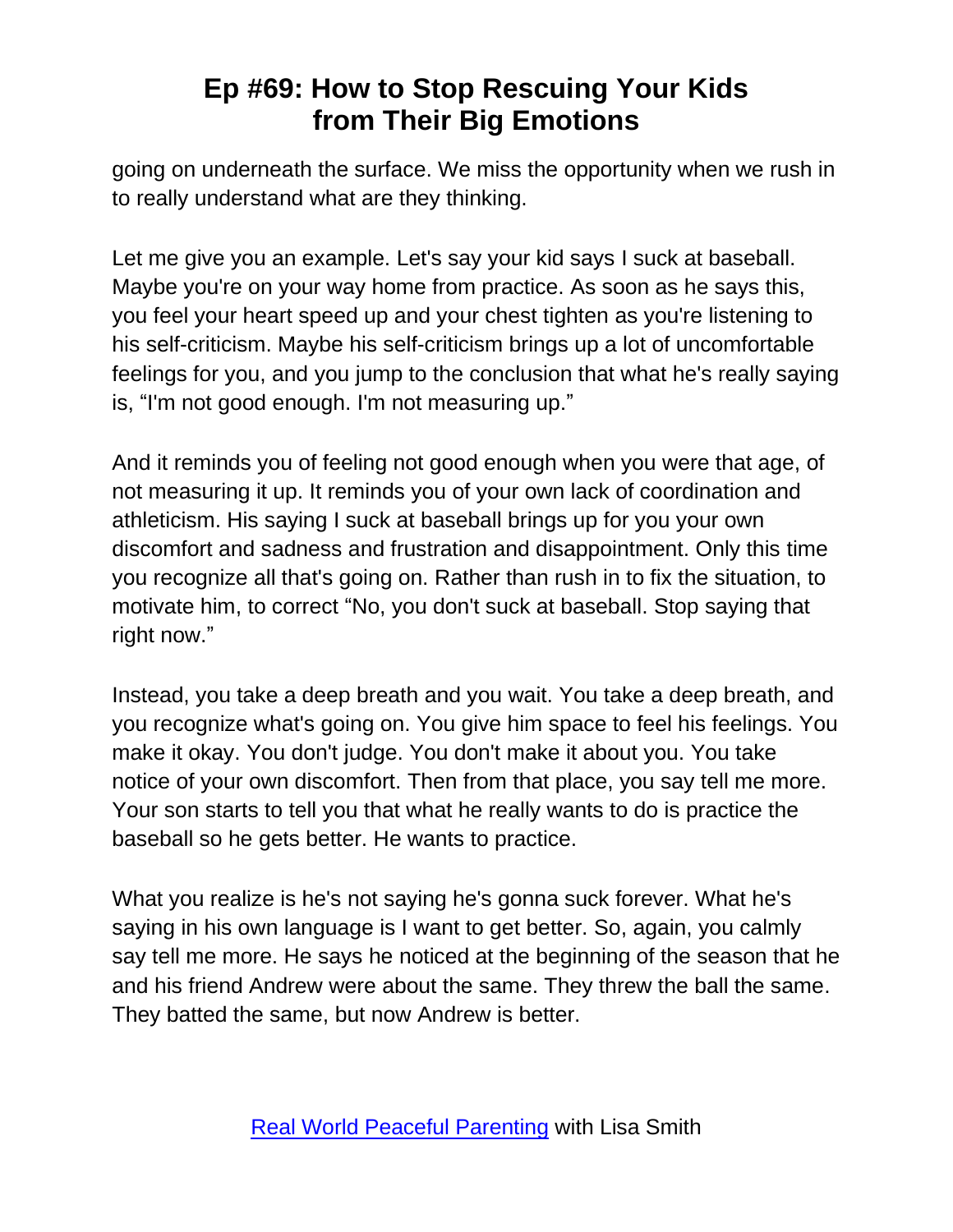So your son went and asked Andrew, "Hey, how come you're better?" And Andrew said, "Well, I've been practicing. I've been practicing throwing with my dad every night in the backyard for 20 minutes." So now your son wants to do that. So what started out as I suck at baseball was really a cry for I want to practice more. I did some research. I found out Andrew got better by throwing the baseball every night in the backyard for 20 minutes, and I'm reporting that I want to do that because I really have a desire to be better at baseball. It all started out with I suck at baseball.

But because you didn't rush in to correct or fix or motivate, because you didn't let it mean that he's saying he's going to suck forever at baseball or that he's not enough for measuring up, you were able to dig deeper and ask tell me more. What's really going on?

Later as you reflect, you're proud that you didn't rush in when his big feelings got uncomfortable. You gave him space to feel sad and frustrated and disappointed. Even though those emotions are uncomfortable for us at times as parents, what I know is they're critical to learning and growing for all of us. Letting those emotions sit in the uncomfortable moments allow your child to learn, they allow you to learn, and they allow the relationship between the two of you to learn and grow and for trust to be increased.

I see this dynamic a lot when I coach parents. A lot. Kids will say things like, "I'm so ugly. No one likes me. I'm dumb. I can't figure it out. I'll never get it." For us parents, it brings up a lot of our own feelings of not enoughness if we spend a few minutes reflecting, if we're able to be honest. That feeling of not enoughness causes us to want to rush in, fix, motivate, rescue our children from their uncomfortable emotions.

What I know is that when we rush in to rescue, to give a motivational pep talk, to fix, to solve, we are unintentionally invalidating our children's feelings and creating disconnection. When we rush in to solve, fix, correct,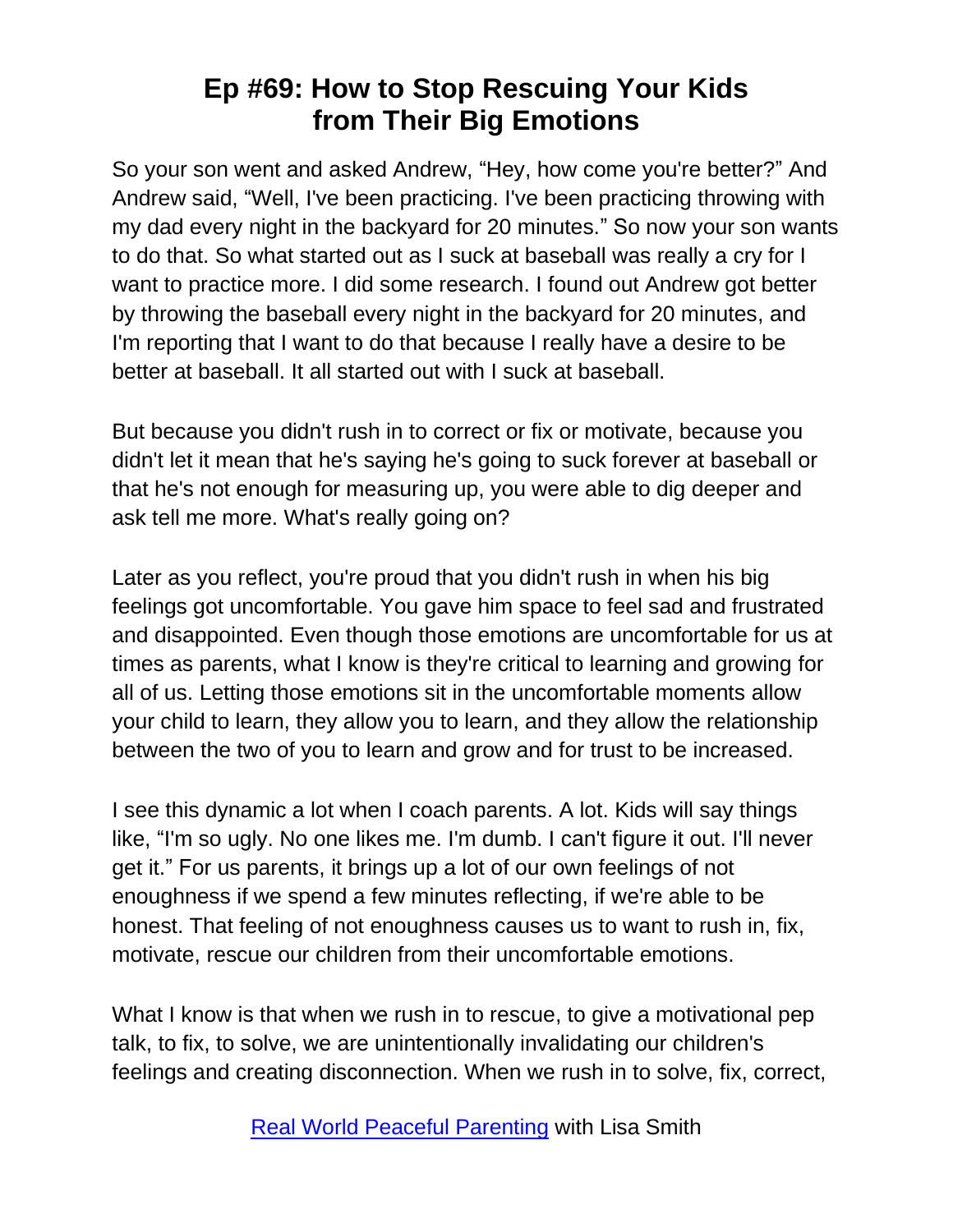motivate, rescue, we send the message to our kids that it's not safe to feel sad or frustrated or disappointed. We end up missing the chance to connect and validate feelings. Most importantly, we miss an opportunity for greater understanding.

I am continually surprised at how much discomfort parenting brings up. But it's also a gigantic opportunity for growth and connection and trust. Can you see this? What's it like for you? Do you experience your own discomfort when your child or kids are self-critical, complaining, or storming? I know. It's so hard. It is that discomfort that leads us to want to rescue, motivate, fix, solve, lecture. Can you see this? I hope light bulbs are going off for you right now.

Maybe you're saying, "Okay, Lisa, I see this. But how do I create enough pause so I don't continue to go straight into rescue, fix, motivate, solve, lecture." Yeah? Well, here are the four steps. Step one is to pause and breathe. There's no emergency. Just take a pause. Maybe take three deep breaths, and let that discomfort just sit in the space.

Step two, take notice of your own discomfort. Take notice. I'm uncomfortable because of the emotions. I'm uncomfortable because I felt this way when I played baseball. I'm uncomfortable because I'm worried. I'm worried he won't get over it. I'm worried I won't be okay. I'm uncomfortable because I'm scared. I'm uncomfortable because I'm angry.

Take notice. Take notice that your child's self-criticism brings up a lot of uncomfortable feelings for you. It reminds you a feeling not enough or not measuring up. Then remind yourself that you are safe. This is not about me. This is about him, her, or them.

Step three. Give your kid some space to feel their feelings. Make it okay. Validate. Don't judge. Just give them space. This is called holding space,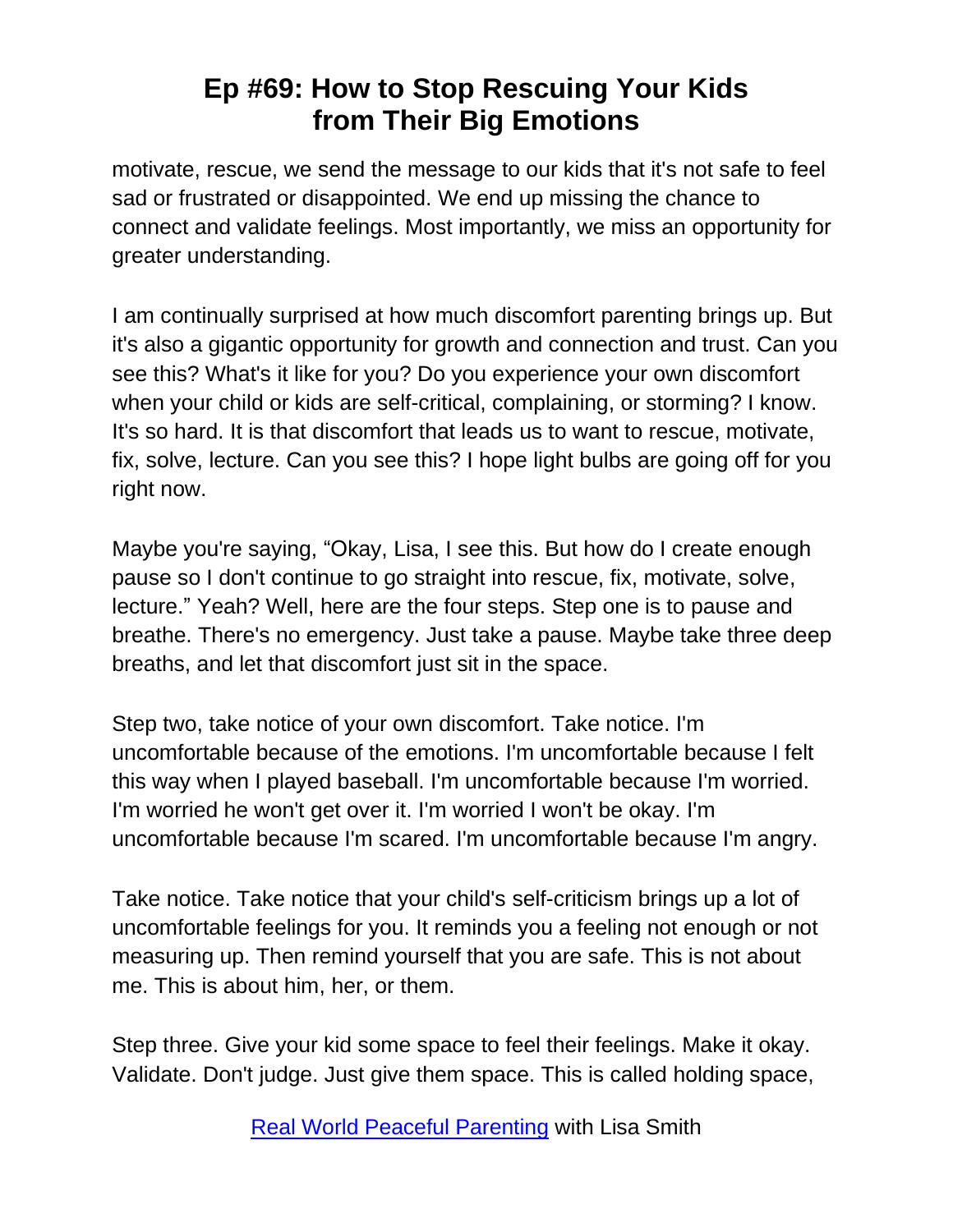and it is the most important step. When you give me space to feel my feelings, I feel safe. I know they're valid. I trust. I feel safe. So important for our kids. Now more than ever in this day and age.

Step four, only after you've completed step one through three, do you try step four. Step four is to go into the what else could be going on here? Tell me more. Scuba dive down to the feelings and needs. Ask questions. If your kids are older, one of my favorite questions to ask is do you want me to listen, make suggestions, or get involved?

Another great question is tell me more. Your son says I suck at baseball. You say tell me more. He says I want to get better. Tell me more. I noticed Andrew's gotten better. Tell me more. I asked him how he's gotten better. He says he plays catch in his backyard every night. I want to start playing catch in the backyard every night Mom. Can we do it? Can we? Can we? Can we? Absolutely sweetheart. Let's go home and start right now.

Imagine if your kid gets in the car and says I suck at baseball, and your immediate response is no you don't. Don't say that. That's ridiculous. You just shut down the entire conversation. The feelings aren't validated, but neither is the kid coming up with his own solutions. He's got a lot more to say. I noticed Andrew's better. I've done all this homework. This is what I want to do. That is connection. That is turning on the internal compass. That is validating the feelings and the solution. That is what I want for every one of you. I want that for you, and I know you want it for you.

So rather than rushing in to rescue, fix, motivate, solve, or lecture, I want you to learn the four steps. Step one, pause and breathe. Step two, take notice of your own discomfort. Step three, give your kid space to feel their feelings. Step four, dig in to what's really going on. Tell me more. What else? Do you want me to listen, make suggestions, or get involved? Yes. Awesome.